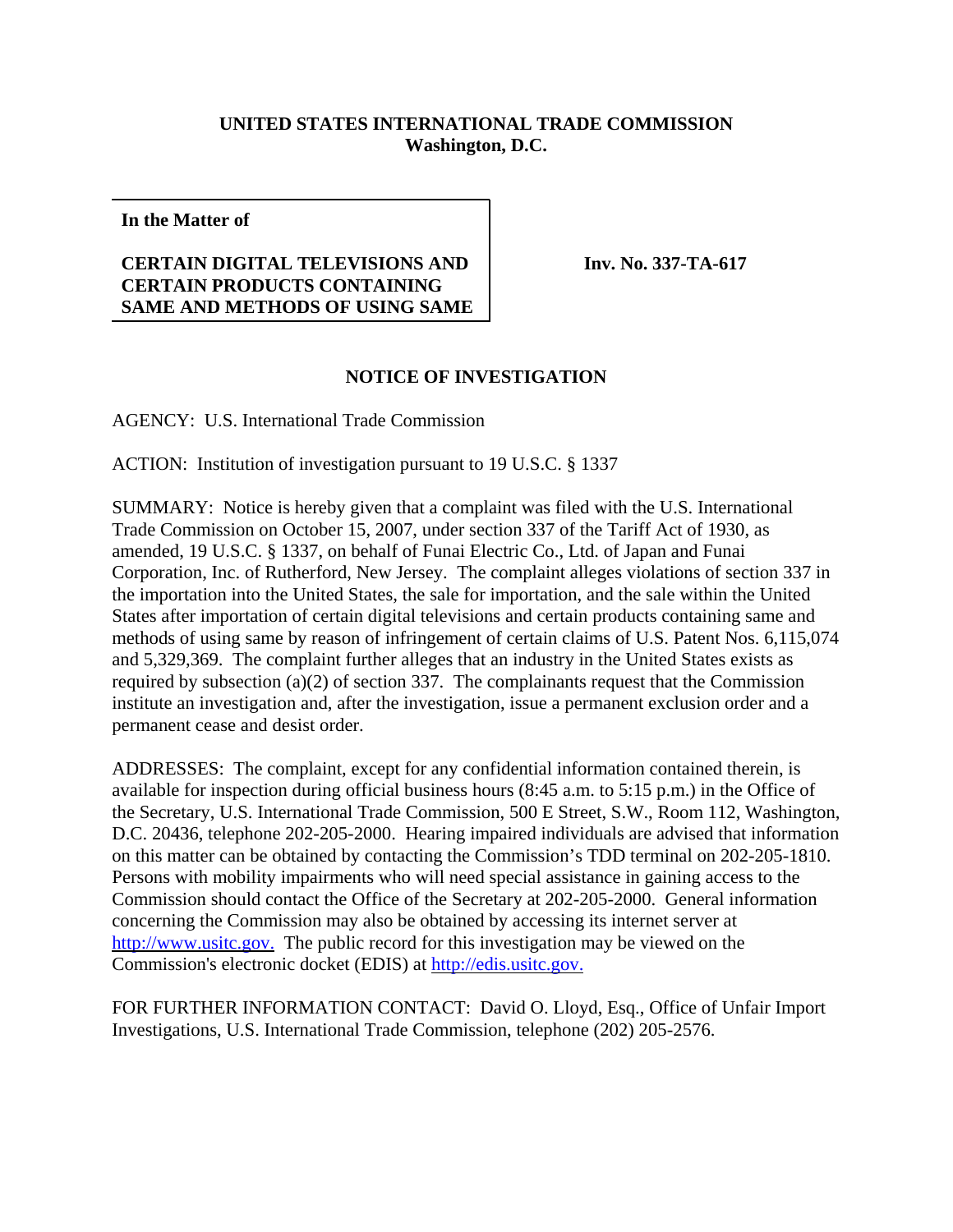AUTHORITY: The authority for institution of this investigation is contained in section 337 of the Tariff Act of 1930, as amended, and in section 210.10 of the Commission's Rules of Practice and Procedure, 19 C.F.R. § 210.10 (2006).

SCOPE OF INVESTIGATION: Having considered the complaint, the U.S. International Trade Commission, on November 8, 2007, ORDERED THAT –

(1) Pursuant to subsection (b) of section 337 of the Tariff Act of 1930, as amended, an investigation be instituted to determine whether there is a violation of subsection  $(a)(1)(B)$  of section 337 in the importation into the United States, the sale for importation, or the sale within the United States after importation of certain digital televisions and certain products containing same and methods of using same by reason of infringement of one or more of claims 1, 4, 5, 8, 9, and 23 of U.S. Patent No. 6,115,074 and claims 1-3, 5, 7, 10-13, 15, and 19-29 of U.S. Patent No. 5,329,369, and whether an industry in the United States exists as required by subsection  $(a)(2)$  of section 337;

(2) For the purpose of the investigation so instituted, the following are hereby named as parties upon which this notice of investigation shall be served:

(a) The complainants are –

Funai Electric Co., Ltd. 7-1, 7-Chome, Nakagaito Daito City, Osaka, 574-0013 Japan

Funai Corporation, Inc. 201 Route 17, North Suite 903 Rutherford, New Jersey 07070

(b) The respondents are the following entities alleged to be in violation of section 337, and are the parties upon which the complaint is to be served:

> Vizio, Inc. 39 Tesla Irvine, California 92618

AmTran Technology Co., Ltd. 17F, 268, Lien Cheng Rd. Chungho City, Taipei Hsien Taiwan 23553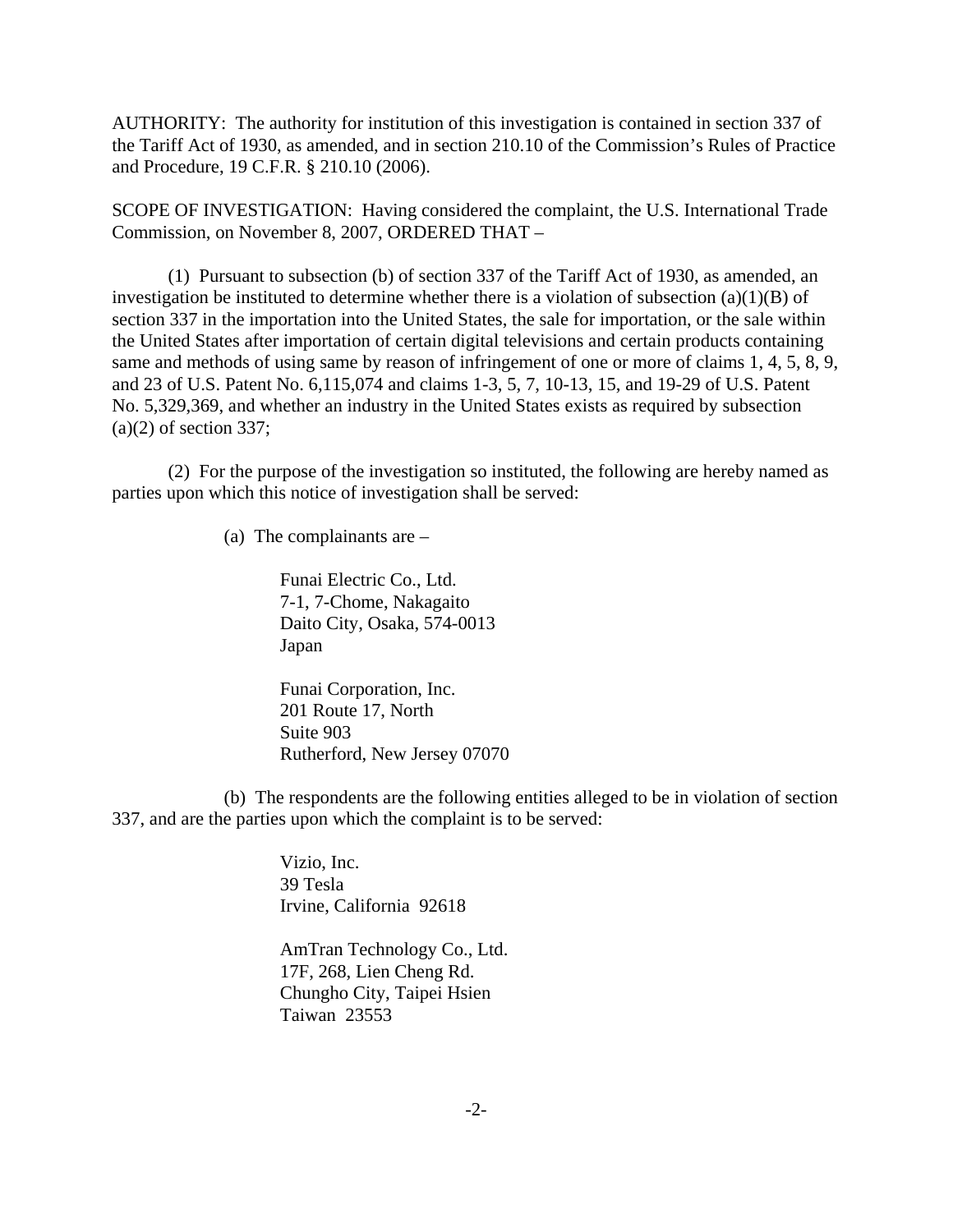Polaroid Corporation 1265 Main Street, Building W3 Waltham, Massachusetts 02451

Petters Group Worldwide, LLC 4400 Baker Road Minnetonka, Minnesota 55343

Syntax-Brillian Corporation 1600 North Desert Drive Tempe, Arizona 85281

Taiwan Kolin Co., Ltd. 10F, #86 Section 1 Chung-King South Road Taipei City, Taiwan 10048

Proview International Holdings, Ltd. Unit 901, Paul Y Centre No. 51 Hung To Road Kun Tong, Hong Kong

Proview Technology (Shenzhen) Co., Ltd. North Block 21, 23# Shataukok Free Trade Zone Shen Zhen, China

Proview Technology, Ltd. 7373 Hunt Avenue Garden Grove, California 92841

TPV Technology, Ltd. Room 2108, 21/F, Harcourt House 39 Gloucester Road Wanchai, Hong Kong

TPV International (USA), Inc. 3737 Executive Center Drive, Suite 261 Austin, Texas

Top Victory Electronics (Taiwan) Co., Ltd. 10/F, #230, Liancheng Road Zhonghe City, Taipei Hsien, Taiwan 23552